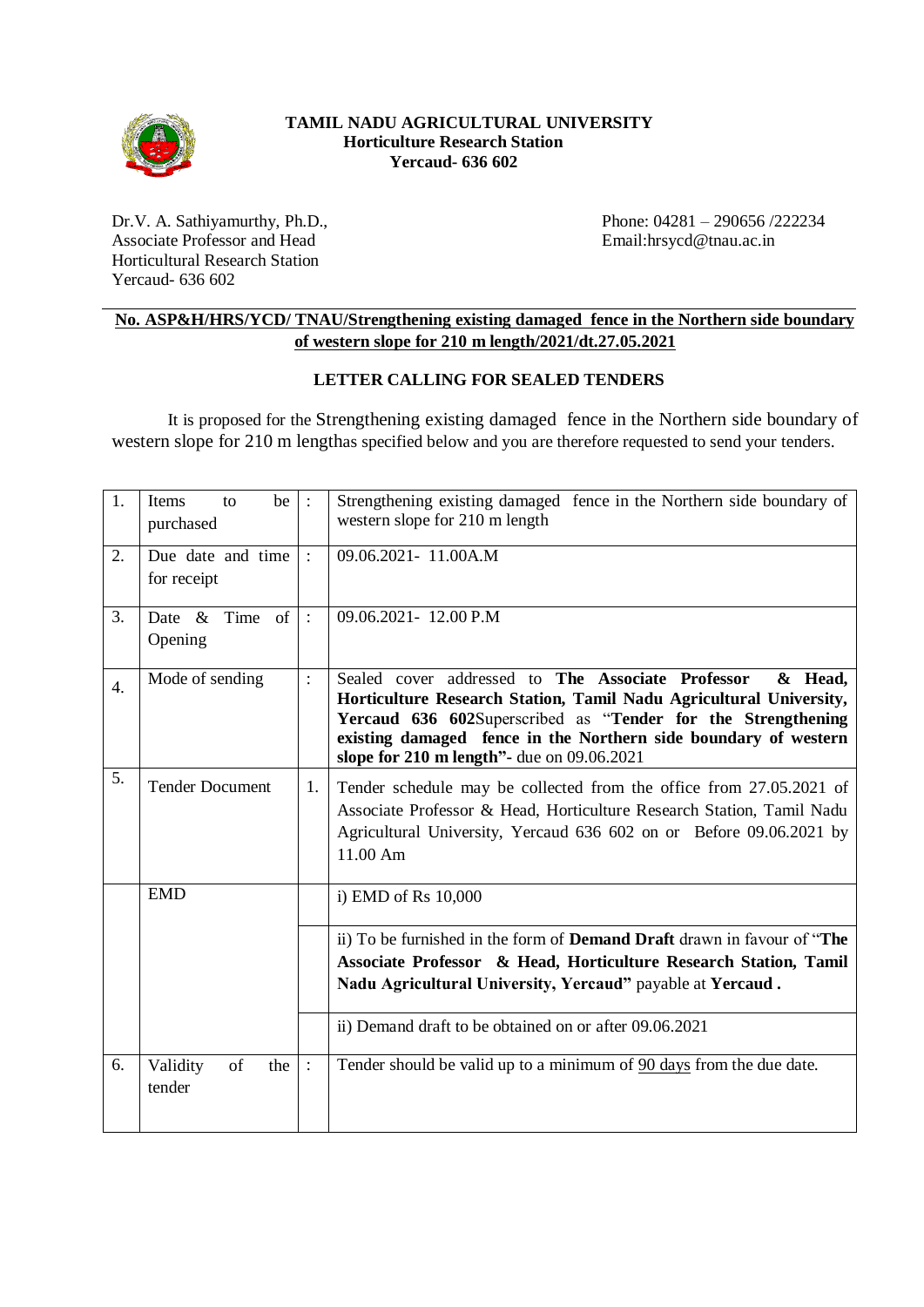#### **Conditions:**

- 1. The rate and the taxes thereon if any should be furnished separately either in FC / INR.
- 2. The amount should be shown both in figures and in words. Corrections if any should be attested properly. Tenders with corrections not attested will be rejected.
- 3. a) Tenders without furnishing the required EMD will be rejected.
	- b) Tenderers claiming exemption from paying the EMD should produce necessary evidence / documents in support of their request.
	- c) EMD in respect of unsuccessful tenderer will be refunded after the supply of material by L1 bidder. EMD in respect of successful tender will be refunded after the expiry of the warranty period;
	- d) No interest is payable on EMD
- 4.Tender should be furnished for the exact specifications as given in this letter. Tenders not in accordance with the specification will be rejected. In the case of equipments, the relevant brochure / pamphlet of the equipment containing the futures and specifications should necessarily be attached with the Tender / Quotation.
- 5. The supply should be effected within 30 days from the date of purchase order.
- 6. Warranty period should be indicated. **Warranty of 3 years is essential.**
- 7. After warranty condition for AMC should be indicated.
- 8. If the successful tender fails to supply the item within the stipulated time, the EMD will be forfeited apart from initiating further action for consequential loss if any to the Tamil Nadu Agricultural University.
- 9. Tender shall be furnished in the prescribed format enclosed in the tender document duly signed by the tenderer accepting the condition and the tender format shall be sent. Tender not furnished in the prescribed format itself will be rejected.
- 10. Tenderer may be present or send their representative on the date of opening. The under signed have the right to accept (or) reject any tender without assigning any reason thereof.

**Associate Professor & Head, HRS, TNAU, Yercaud**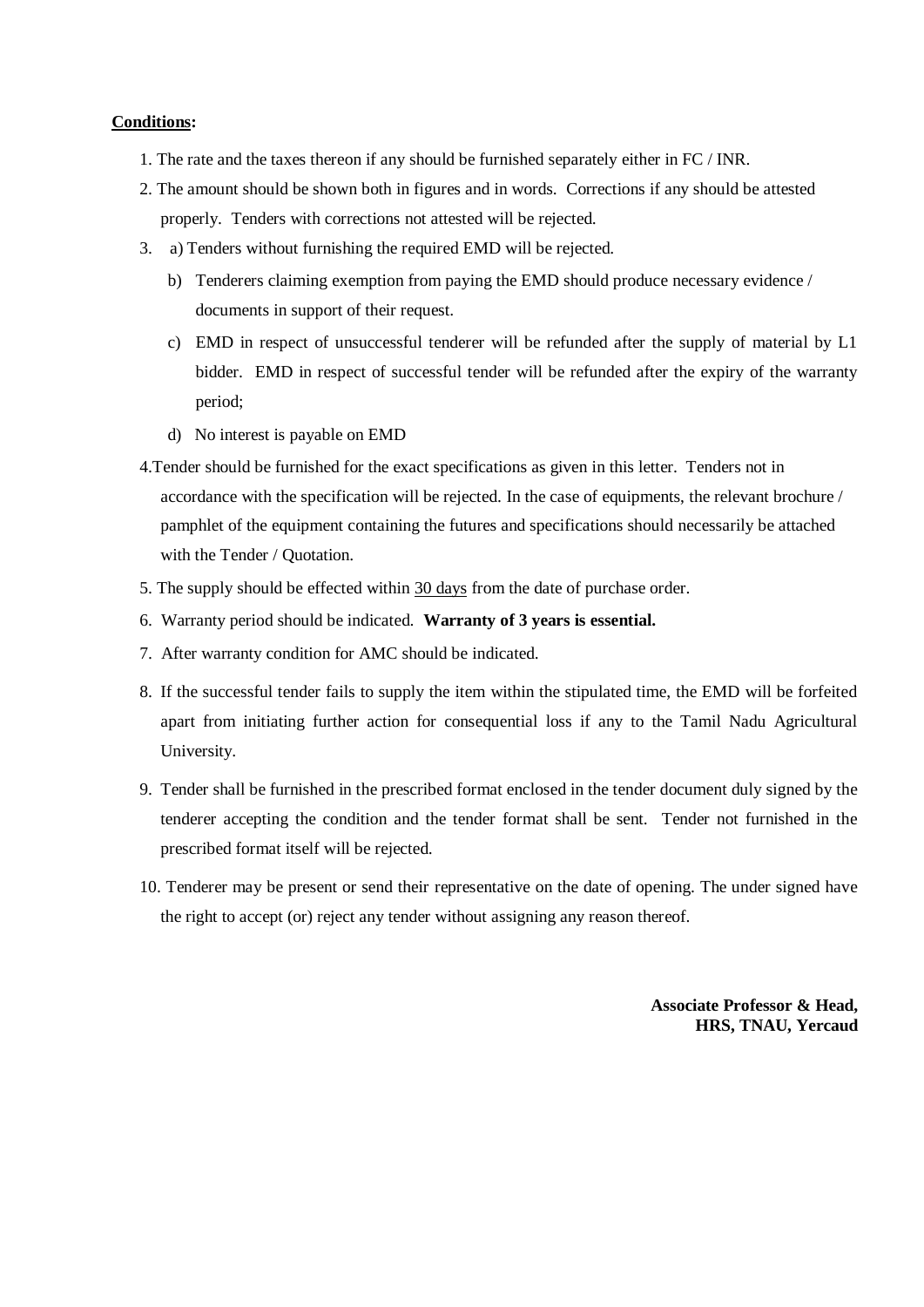### **TAMIL NADU AGRICULTURAL UNIVERSITY**

Office of the Associate Professor & Head, Horticulture Research Station Tamil Nadu Agricultural University Yercaud -636 602

### **TENDER SCHEDULE**

Tender schedule for the Strengthening existing damaged fence in the Northern side boundary of western slope to the Horticulture Research Station, Tamil Nadu Agricultural University, Yercaud-636 602

| SI.          | <b>Particulars and Specifications</b>                                                               | Quantity | <b>Unit Price</b><br>FC/INR | <b>Total Cost</b><br>FC/INR |
|--------------|-----------------------------------------------------------------------------------------------------|----------|-----------------------------|-----------------------------|
| No.<br>1.    | <b>TECHNICAL SPECIFICATIONS</b>                                                                     | required |                             |                             |
|              |                                                                                                     |          |                             |                             |
| a.           | Strengthening existing damaged<br>fence in the                                                      | 210 M    |                             |                             |
|              | Northern side boundary of western slope                                                             |          |                             |                             |
|              |                                                                                                     |          |                             |                             |
|              |                                                                                                     |          |                             |                             |
|              | Formation of fence in Northern side<br>1.                                                           |          |                             |                             |
|              | boundary of western slope by raising 1.5 feet                                                       |          |                             |                             |
|              | below the ground level and 3.5 feet above                                                           |          |                             |                             |
|              | the ground level by arranging stones with                                                           |          |                             |                             |
|              | wet packing. The width of the stone<br>revetment should be 2 feet width. Providing                  |          |                             |                             |
|              | chain link (4 inch dia ,5 feet height and 3                                                         |          |                             |                             |
|              | mm thickness) with three lines of G.I                                                               |          |                             |                             |
|              | Barbed wire on existing iron post angle                                                             |          |                             |                             |
|              | and fixing for 194 m.                                                                               |          |                             |                             |
|              |                                                                                                     |          |                             |                             |
|              | Formation of fence in Northern side boundary<br>2.<br>of western slope by raising 3.0 feet from the |          |                             |                             |
|              | ground level inside the farm and 7.0 feet from                                                      |          |                             |                             |
|              | the ground level outside the farm by arranging                                                      |          |                             |                             |
|              | stones with wet packing for 16 m. The width                                                         |          |                             |                             |
|              | of the stone revetment should be 2 feet width                                                       |          |                             |                             |
|              | The base of the Chain link $\frac{1}{2}$ feet has to be                                             |          |                             |                             |
|              | 3.<br>plastered over the stone revetment                                                            |          |                             |                             |
|              |                                                                                                     |          |                             |                             |
| $\mathbf b$  | <b>GST</b> if any                                                                                   |          |                             |                             |
| $\mathsf{C}$ | <b>Total</b>                                                                                        |          |                             |                             |
| 2.           | <b>EMD</b>                                                                                          | Amount:  |                             |                             |
|              | Rs. 10,000/- to be furnished in the form of Demand                                                  |          |                             |                             |
|              | draft drawn in favour of The Associate Professor and                                                | DD No:   |                             |                             |
|              | Head, HRS, Yercaud                                                                                  |          |                             |                             |
|              |                                                                                                     | Date:    |                             |                             |
|              |                                                                                                     |          |                             |                             |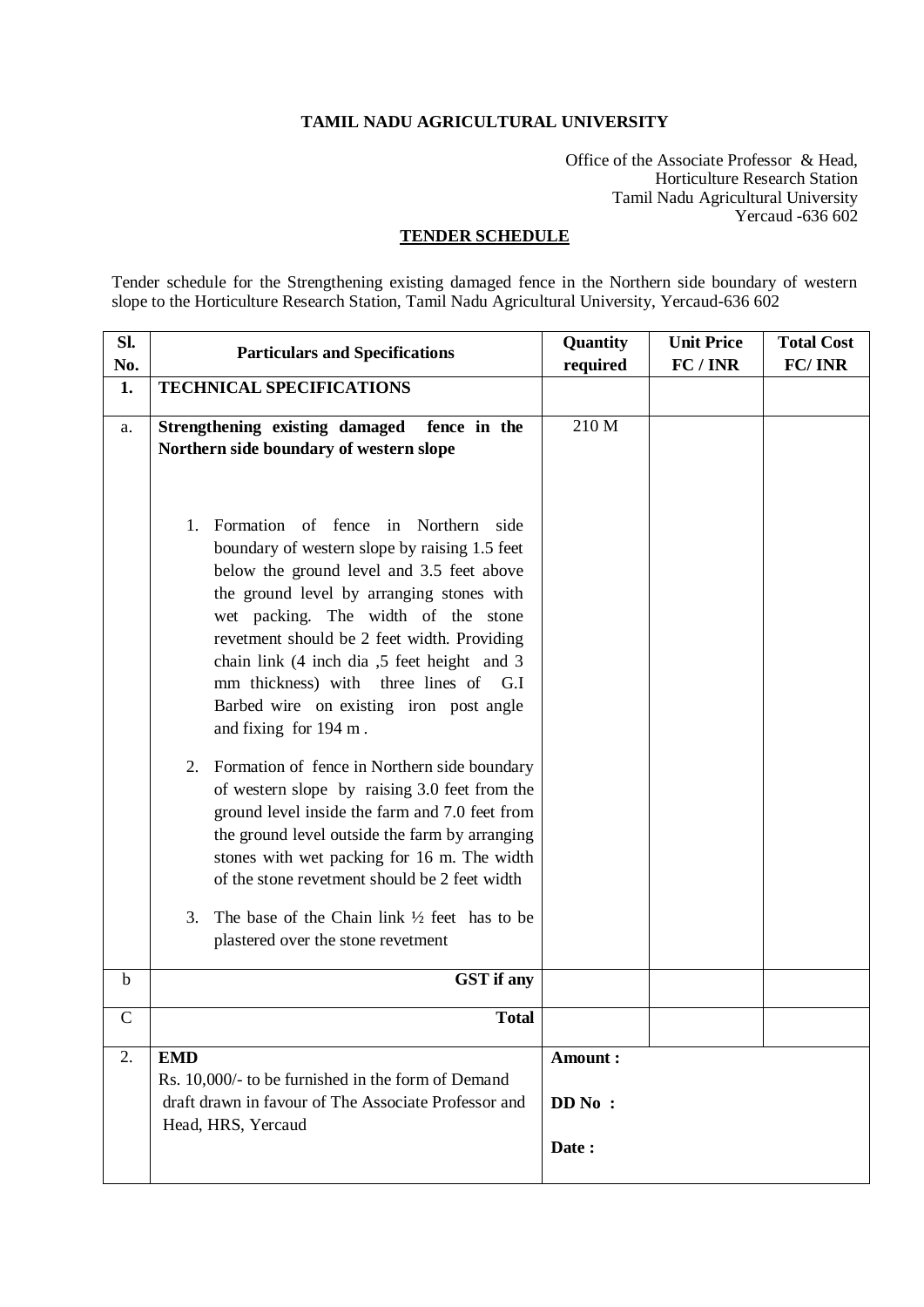|                         |                                                     | Name of the bank: |
|-------------------------|-----------------------------------------------------|-------------------|
|                         |                                                     |                   |
| 3.                      | <b>Origin (Indian/Imported)</b>                     |                   |
| $\overline{\mathbf{4}}$ | Make & Model (Brand name to be specified)           |                   |
|                         |                                                     |                   |
|                         |                                                     |                   |
| 5                       | <b>GST</b>                                          |                   |
|                         | <b>GST</b> if any<br>a)                             |                   |
|                         | <b>GST Number</b>                                   |                   |
| 6                       | <b>CST</b>                                          |                   |
|                         | a) CGST if any                                      |                   |
|                         | b) CGST Number                                      |                   |
| 7.                      | <b>Customs &amp; Central Exercise duty</b>          |                   |
|                         | (imported items)                                    |                   |
| 8.                      | <b>Customs Clearance Charges</b>                    |                   |
|                         |                                                     |                   |
| 9.                      | <b>Insurance</b>                                    |                   |
|                         |                                                     |                   |
|                         |                                                     |                   |
| 10.                     | <b>Transport and Delivery</b>                       |                   |
|                         |                                                     |                   |
| 11.                     | <b>Installation</b>                                 |                   |
|                         |                                                     |                   |
|                         |                                                     |                   |
| 12.                     | <b>Training</b>                                     |                   |
|                         |                                                     |                   |
|                         |                                                     |                   |
| 13.                     | Discount if any.                                    |                   |
|                         |                                                     |                   |
| 14.                     | Total cost of the instruments after discount if any |                   |
|                         | (both in figures and in words)                      |                   |
|                         |                                                     |                   |
| 15.                     | Validity of the quotation/tender                    |                   |
|                         |                                                     |                   |
|                         |                                                     |                   |
| 16.                     | <b>Comprehensive warranty</b>                       |                   |
|                         |                                                     |                   |
|                         |                                                     |                   |
| 17.                     | $\bold{AMC}$                                        |                   |
|                         |                                                     |                   |
| 18.                     | <b>Delivery Period</b>                              |                   |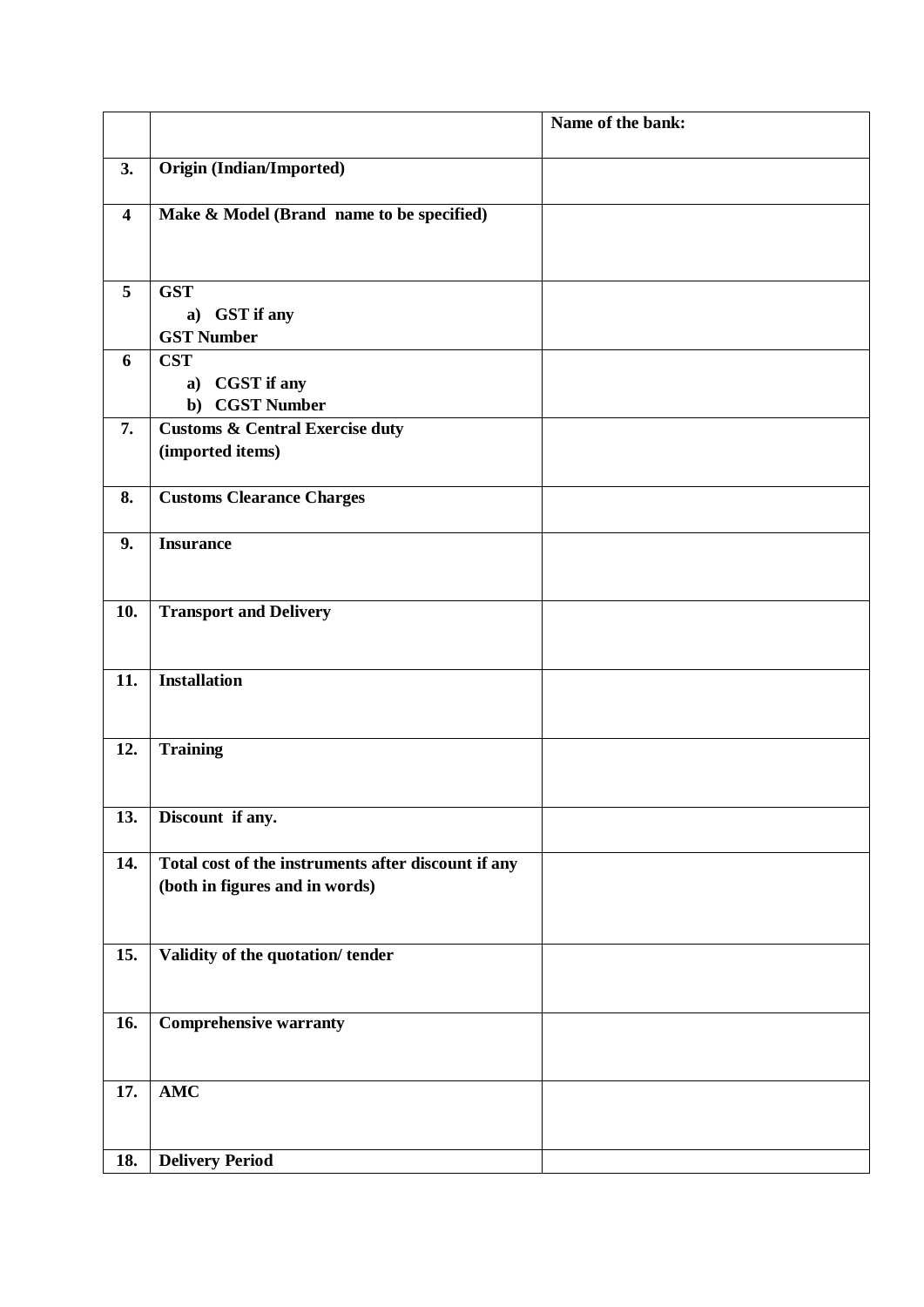| 19 | Mode of Payment (INR or LC) |                                            |
|----|-----------------------------|--------------------------------------------|
|    |                             |                                            |
|    |                             |                                            |
|    |                             | <b>Signature of the Tenderer with seal</b> |

# **Condition**

- Security Deposit 2% of the contract value (Including GST)
- Manual Workers general welfare fund 1 % of the total estimated cost
- In additional to the aforesaid security deposit retention amount shall be deducted from the running account bills, a sum equivalent to 5% of the total value **(Including GST amount for all running account bill)** of each bill as retention money
- Out of the 5 % retention amount  $2\frac{1}{2}$  Two and half per cent ) of the total value of the work so far executed will be released to the contractor on payment of final bill **and in the Goods and service tax (GST) amount retained in previous payment has to be released to the contractor without interest.And the balance 2 ½ will be retained for period of One year**reckone from the date of completion of the work, ass all defects shall have been made good according to the true intent and meaning hereof, whichever shall happen last
- The retention money of 2 ½ % incuding GST (Two and half percent) of the total value of contract after deducting any amount due to the department ,Shall be refunded to the bidder without interest after the defects liabilities attached to the contract is over
- Payment will be made only on satisfactory completion of work in full/part thereof and value of work executed shall be determined ,based on the measurements and check measurement by the Engineer in the Measurement Book
- For every bill 12 % of GST will be paid to the contractor based on the value of work done for construction by the Employer. After the payment including 12%GST,the contractor should pay GST Amount to the Government through his Registration No. Also the contractor needs to submit the Material purchase bill mentioning the name of the works in the package and GST No. to the Employer